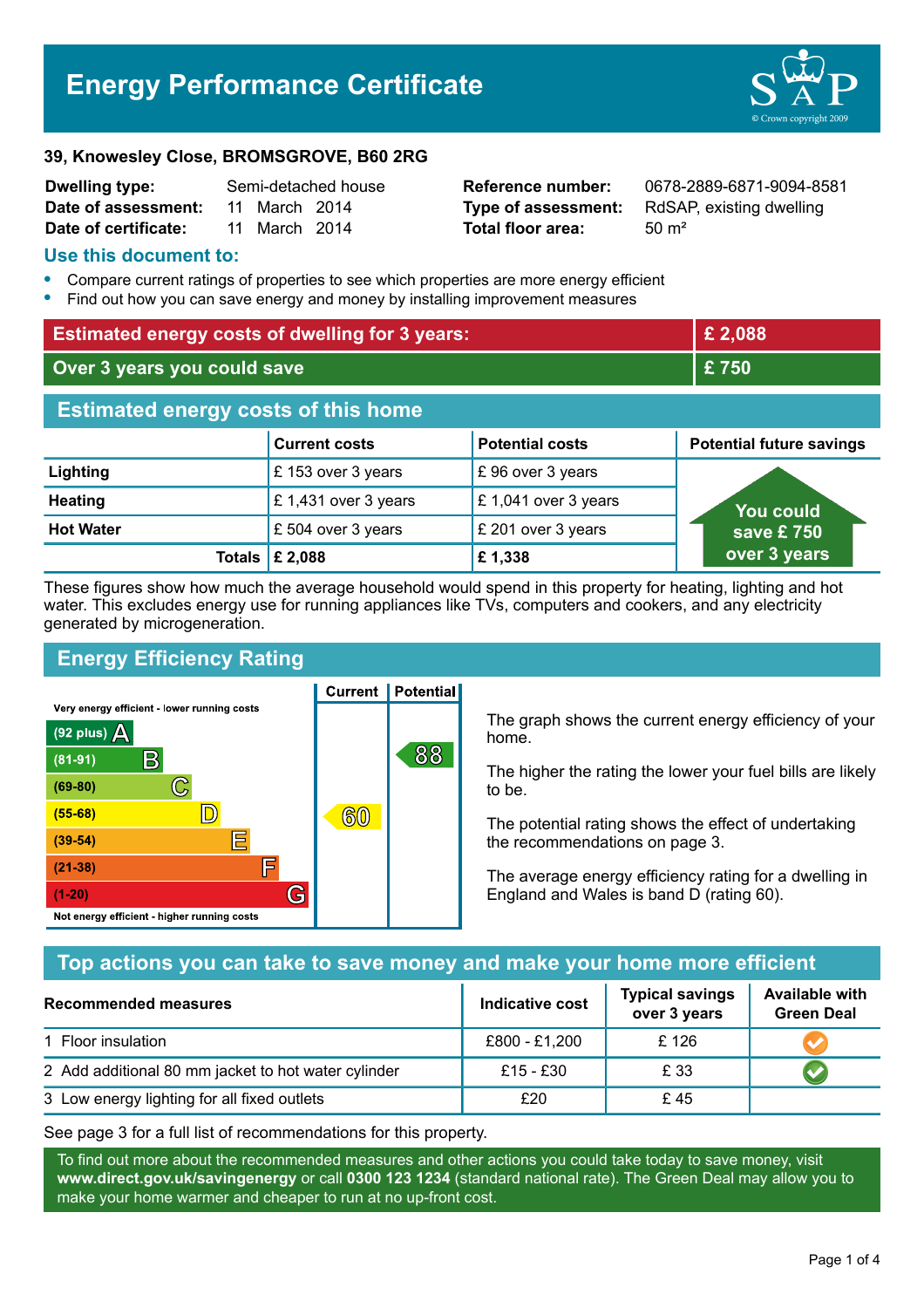# **Energy Performance Certificate**

# **Summary of this home's energy performance related features**

| <b>Element</b>        | <b>Description</b>                          | <b>Energy Efficiency</b> |
|-----------------------|---------------------------------------------|--------------------------|
| Walls                 | Cavity wall, as built, insulated (assumed)  | ★★★★☆                    |
| Roof                  | Pitched, 100 mm loft insulation             | ★★★☆☆                    |
| Floor                 | Solid, no insulation (assumed)              |                          |
| Windows               | Fully double glazed                         | ★★★☆☆                    |
| Main heating          | Boiler and radiators, mains gas             | ★★★★☆                    |
| Main heating controls | Programmer, TRVs and bypass                 | ★★★☆☆                    |
| Secondary heating     | None                                        |                          |
| Hot water             | From main system                            | ★★★☆☆                    |
| Lighting              | Low energy lighting in 43% of fixed outlets | ★★★☆☆                    |

Current primary energy use per square metre of floor area: 300 kWh/m² per year

The assessment does not take into consideration the physical condition of any element. 'Assumed' means that the insulation could not be inspected and an assumption has been made in the methodology based on age and type of construction.

### **Low and zero carbon energy sources**

Low and zero carbon energy sources are sources of energy that release either very little or no carbon dioxide into the atmosphere when they are used. Installing these sources may help reduce energy bills as well as cutting carbon. There are none provided for this home.

# **Opportunity to benefit from a Green Deal on this property**

The Green Deal may enable owners and occupiers to make improvements to their property to make it more energy efficient. Under a Green Deal, the cost of the improvements is repaid over time via a credit agreement. Repayments are made through a charge added to the electricity bill for the property. To see which improvements are recommended for this property, please turn to page 3. You can choose which improvements you want to install and ask for a quote from an authorised Green Deal provider. They will organise installation by an authorised Green Deal installer. If you move home, the responsibility for paying the Green Deal charge under the credit agreement passes to the new electricity bill payer.

For householders in receipt of income-related benefits, additional help may be available.

To find out more, visit **www.direct.gov.uk/savingenergy** or call **0300 123 1234**.

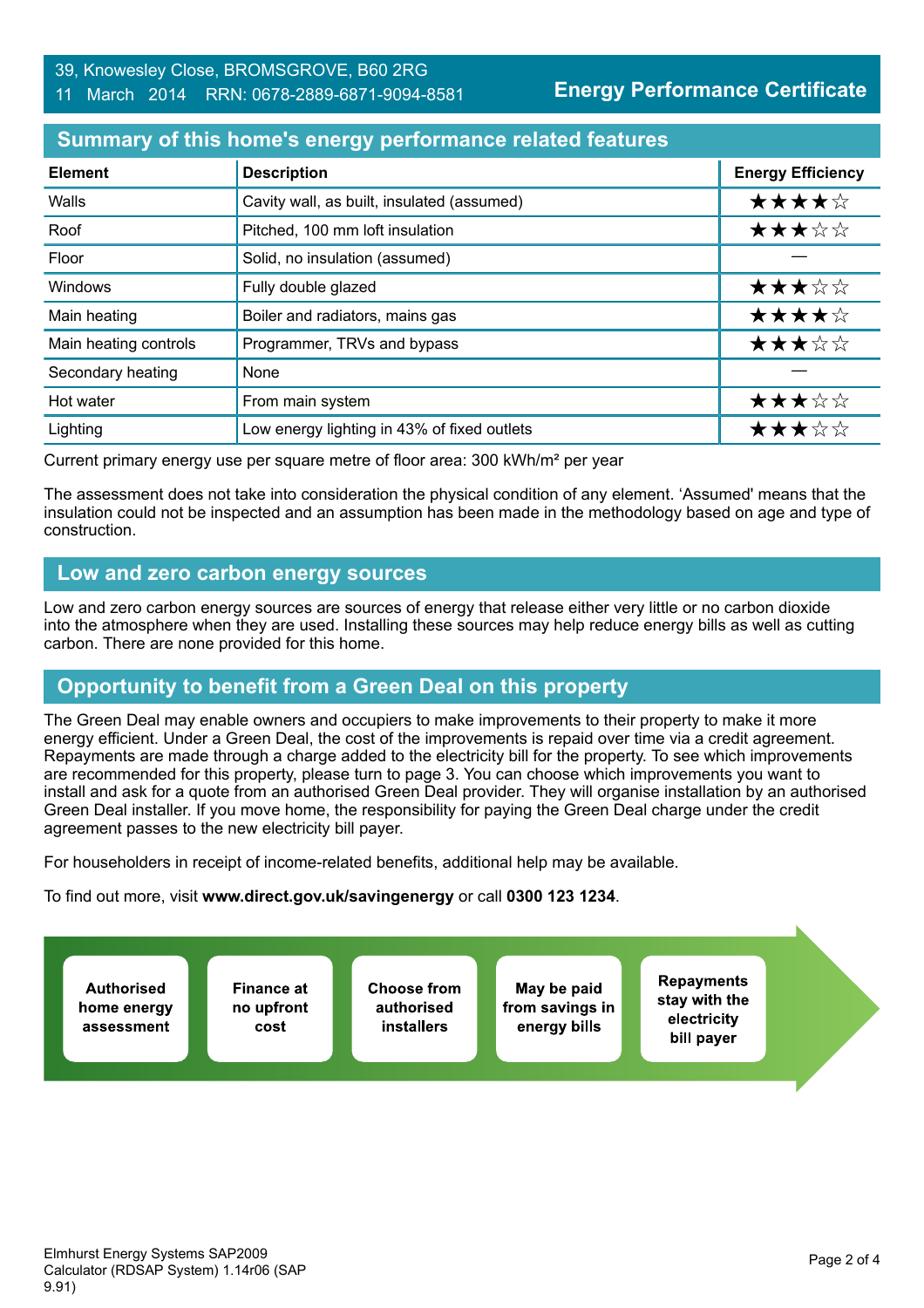#### 39, Knowesley Close, BROMSGROVE, B60 2RG 11 March 2014 RRN: 0678-2889-6871-9094-8581

### **Recommendations**

The measures below will improve the energy performance of your dwelling. The performance ratings after improvements listed below are cumulative; that is, they assume the improvements have been installed in the order that they appear in the table. Further information about the recommended measures and other simple actions you could take today to save money is available at **www.direct.gov.uk/savingenergy**. Before installing measures, you should make sure you have secured the appropriate permissions, where necessary. Such permissions might include permission from your landlord (if you are a tenant) or approval under Building Regulations for certain types of work.

Measures with a green tick  $\bullet$  are likely to be fully financed through the Green Deal since the cost of the measures should be covered by the energy they save. Additional support may be available for homes where solid wall insulation is recommended. If you want to take up measures with an orange tick  $\bullet$ , be aware you may need to contribute some payment up-front.

| <b>Recommended measures</b>                          | <b>Indicative cost</b> | <b>Typical savings</b><br>per year | <b>Rating after</b><br>improvement | <b>Green Deal</b><br>finance |
|------------------------------------------------------|------------------------|------------------------------------|------------------------------------|------------------------------|
| Floor insulation                                     | £800 - £1,200          | £42                                | <b>D62</b>                         |                              |
| Add additional 80 mm jacket to hot water<br>cylinder | £15 - £30              | £ 11                               | <b>D63</b>                         |                              |
| Low energy lighting for all fixed outlets            | £20                    | £15                                | <b>D63</b>                         |                              |
| Heating controls (room thermostat)                   | £350 - £450            | £41                                | <b>D66</b>                         |                              |
| Replace boiler with new condensing<br>boiler         | £2,200 - £3,000        | £107                               | C72                                |                              |
| Solar water heating                                  | £4,000 - £6,000        | £ 32                               | C74                                |                              |
| Solar photovoltaic panels, 2.5 kWp                   | £9,000 - £14,000       | £ 241                              | <b>B87</b>                         |                              |
| Wind turbine                                         | £1,500 - £4,000        | £ 20                               | <b>B88</b>                         |                              |

#### **Alternative measures**

There are alternative measures below which you could also consider for your home.

- **•** Biomass boiler (Exempted Appliance if in Smoke Control Area)
- **•** Air or ground source heat pump
- **•** Micro CHP

### **Choosing the right package**

Visit **www.epcadviser.direct.gov.uk**, our online tool which uses information from this EPC to show you how to save money on your fuel bills. You can use this tool to personalise your Green Deal package. **Public services all in one place** part of the place of the place of the place

| Green Deal package                 | <b>Typical annual savings</b> |
|------------------------------------|-------------------------------|
| Hot water cylinder insulation      | Total savings of £11          |
| Electricity/gas/other fuel savings | £0 / £11 / £0                 |



You could finance this package of measures under the Green Deal. It could **save you £11 a year** in energy costs, based on typical energy use. Some or all of this saving would be recouped through the charge on your bill.